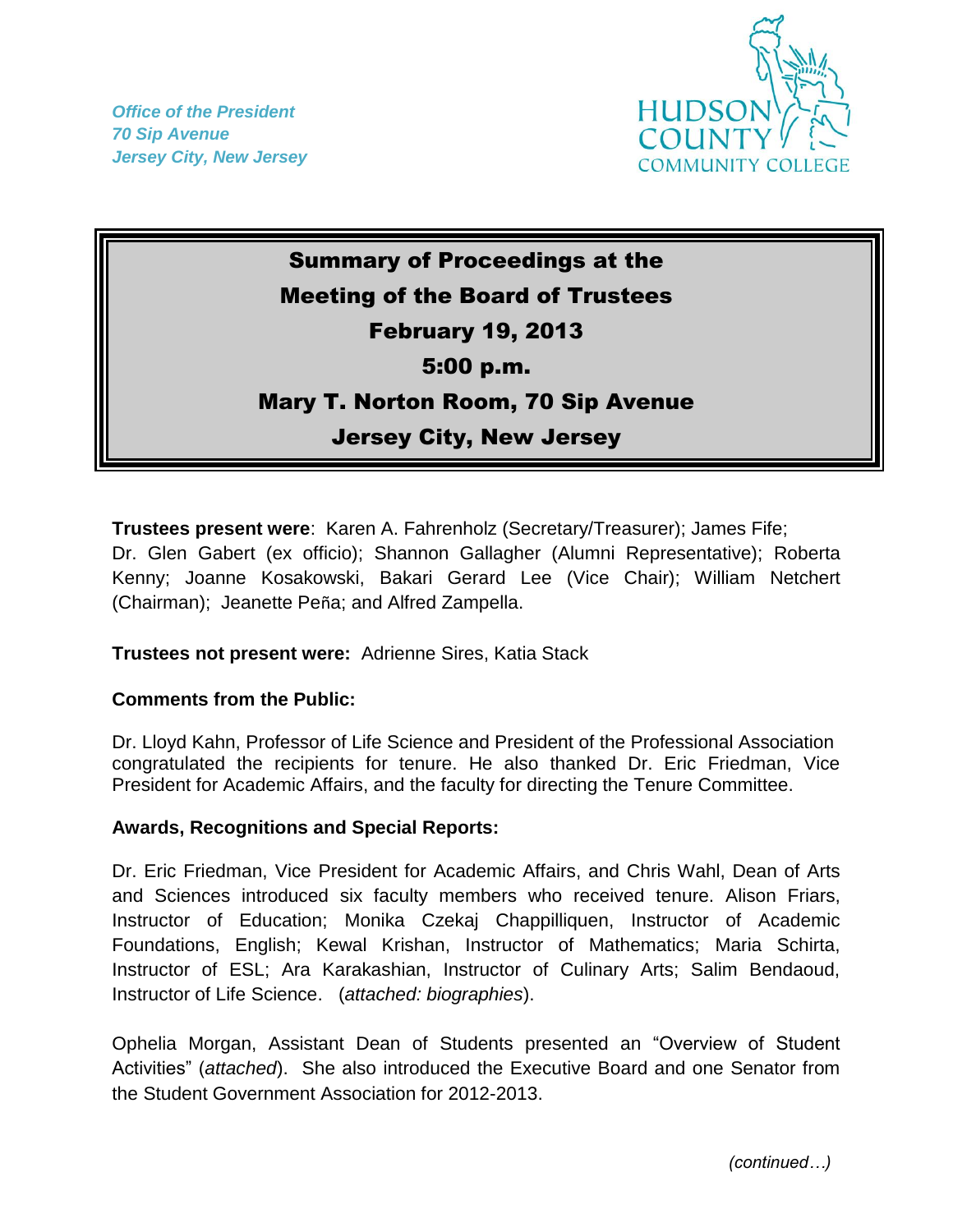Dr. Gabert reported on the following:

- **Compared to last semester, enrollments are down 7% for the spring semester.**
- **The construction of the Library/Classroom Building is on schedule with** completion anticipated for July 2014.

Trustee Lee announced the following events and encouraged trustees to attend.

- NJCCC Trustee Essentials Seminar, February 25, 2013, 5:00 pm, Holiday Inn, East Windsor, New Jersey. (Trustee Lee will participate on a panel discussion called "*Student Success Initiative*.")
- NJCCC Trustee Retreat on "*Student Success and Governance*," April 15, 2013, 3:00-8:00 pm, Middlesex County College.

The trustees **approved the minutes** of the Regular Meeting of January 22, 2013.

The following actions were taken concerning **fiscal, administrative, lease and capital recommendations** brought forward by the Administration and endorsed by the Finance Committee:

- The FY2012 Audit performed by Spire Group of Livingston, New Jersey was accepted.
- The purchase of an Objet 24 3D printer was awarded to CADD Edge of Westborough, Massachusetts in the amount of \$31,980.00.
- The contract for the service and repair of Culinary Arts Appliances for two (2) years was awarded to Malachy Mechanical of Bayonne, New Jersey.
- The purchase of Apple iPads & Carts was awarded to Apple, Inc. of Austin, Texas in the amount of \$49,019.85.
- The College campus-wide virtualized disaster recovery was awarded to Terremark, a Verizon company of Herndon, Virginia for three (3) years in the amount of \$225,341.04.

*(continued…)*